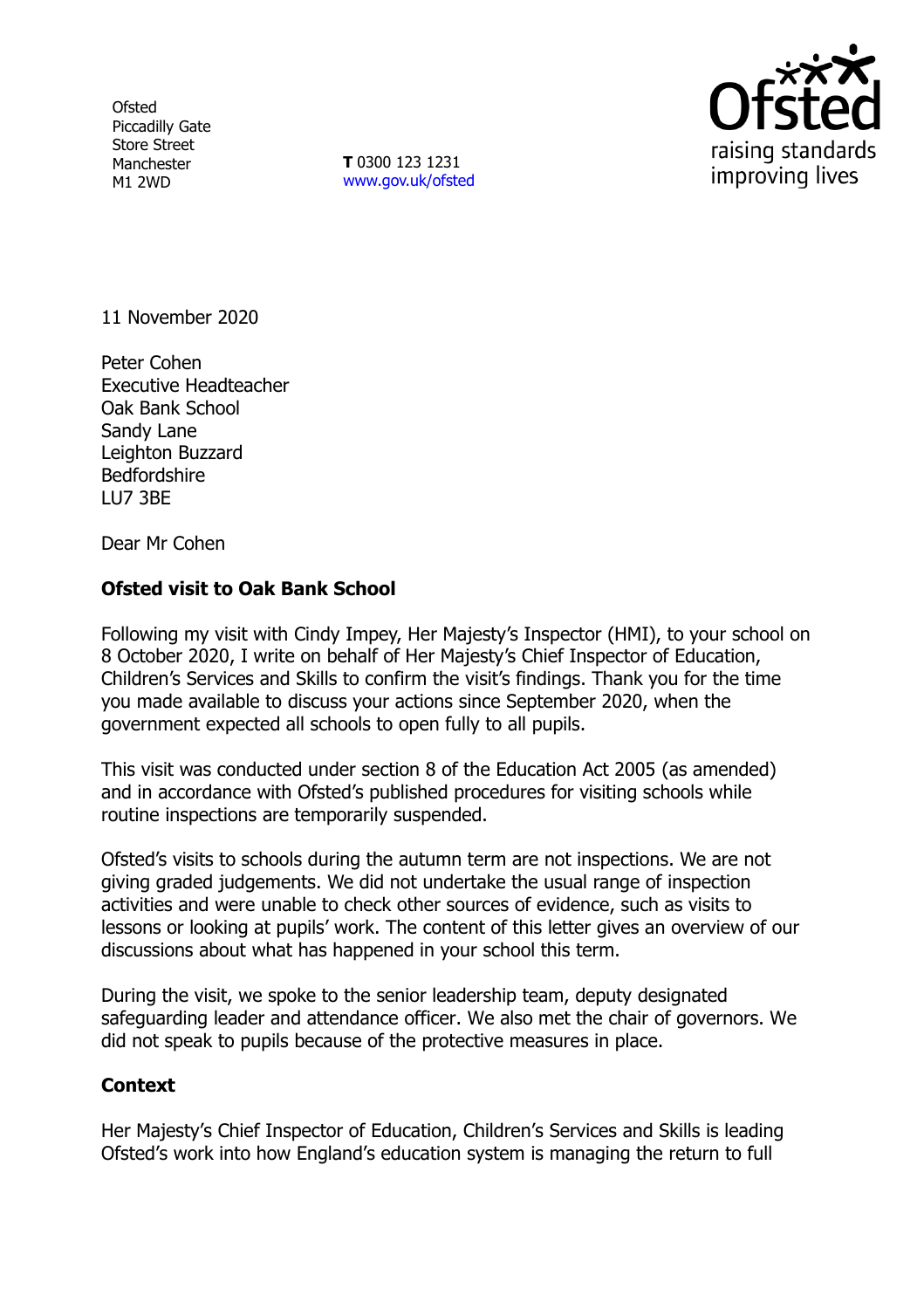

education for pupils, following an extended break in formal schooling due to the COVID-19 (coronavirus) pandemic.

In undertaking this focused work, HMI are visiting a broad range of schools. HMI will visit a sample of:

- approximately 1,200 schools across all Ofsted grades (outstanding, good, requires improvement and inadequate)
- maintained schools, academies and free schools, special schools and centres of alternative provision, including those in cities, and coastal, town or rural communities.

The information from this visit will feed into Ofsted's national reporting so that the insights can be shared with the government and the education sector. We did not find any significant concerns during the visit. In such a case, an inspection report would be published on our website and available to parents and carers.

We did not consider your response to COVID-19 during the spring and summer terms 2020, when the school was not open to all pupils.

## **From this visit, inspectors noted that:**

- The school opened to all pupils from 7 September 2020. Pupils initially started on a part-time basis. Full-time education began from 28 September 2020.
- Pupils' attendance is better than it was at this time last year. You attribute this to the strong relationships you have with parents and carers.
- You have prioritised pupils' social and emotional development and are checking how well pupils have returned to school. You are pleased with how pupils have returned ready to learn and the emotional resilience pupils have shown. Adults have re-established routines and expectations for behaviour and you told us that pupils are happy to be back at school.
- **Pupils are studying their usual range of subjects in Years 7, 8 and 9. Practical** subjects such as bicycle maintenance and animal care have continued to be taught.
- **Pupils in Years 10 and 11, and students in the sixth form, have access to the** courses and qualifications that they had previously chosen. Pupils can still study a number of vocational courses that are being offered by local external providers.
- Teachers are currently checking pupils' academic learning and understanding. Your staff will use this information to set new targets and adapt teaching to suit pupils' needs.